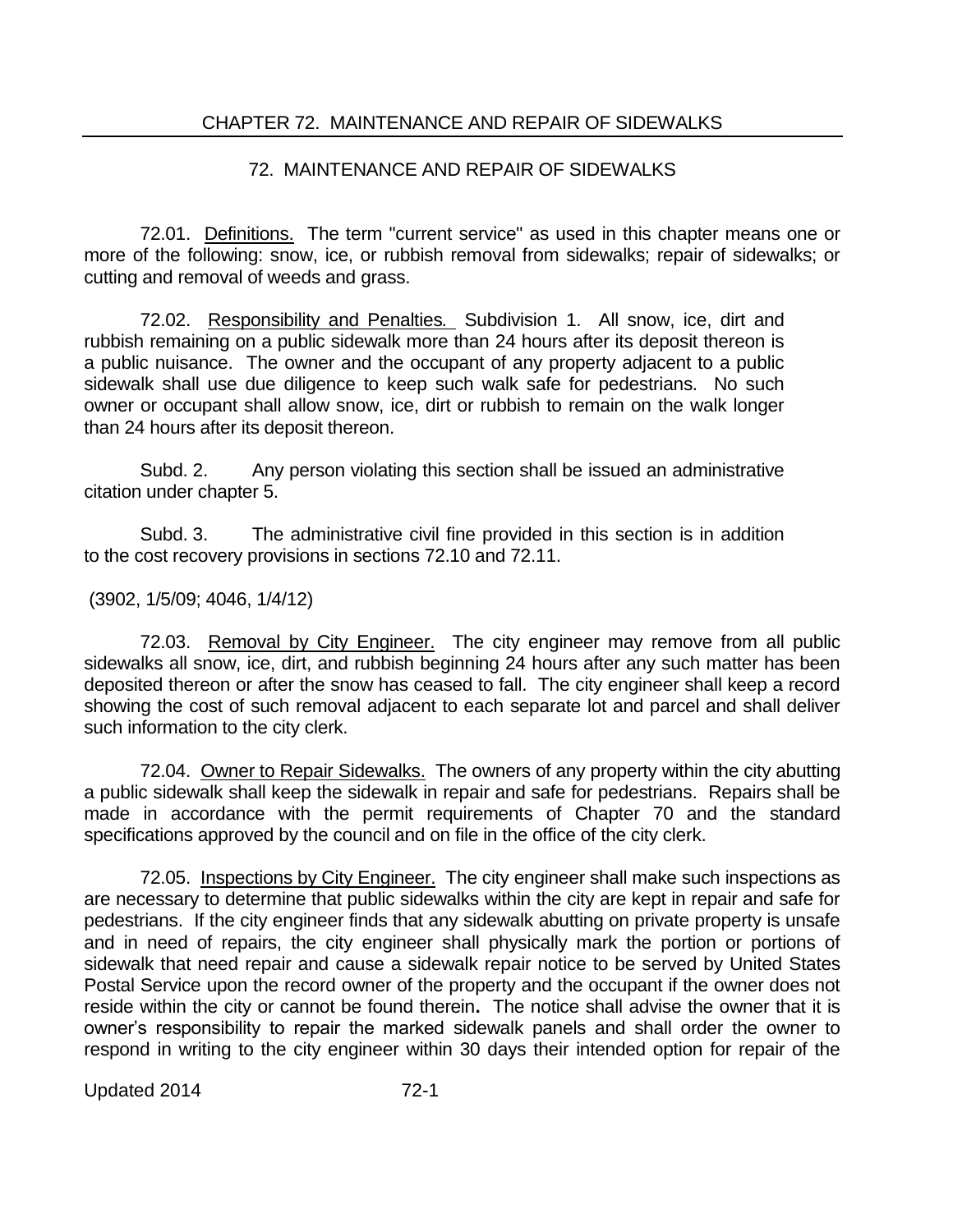## CHAPTER 72. MAINTENANCE AND REPAIR OF SIDEWALKS

marked sidewalk. If a property owner elects to undertake the sidewalk repair without city involvement, the repairs must be completed within 60 days of the date contained in the notice. The notice shall also state that if the owner fails to respond to the city engineer within the 30 days or fails to make the needed repairs within the time given, the city engineer will do so on behalf of the city at owner's expense. Finally, the notice shall state that the cost of any sidewalk repair work performed by the city shall be billed to owner and shall be made a special assessment against the property benefited thereby if not paid by owner. (3871, 6/2/08)

72.06. Repair by City Engineer. If the property owner fails to respond to the city engineer within the 30 days or fails to make the needed repairs within 60 days from the date on the notice, the city engineer shall repair the sidewalk and make it safe for pedestrians or order the work done by contract in accordance with law. The total cost of the repair attributable to each lot or parcel of property shall be reported to the city clerk. (3871, 6/2/08)

72.07. Section Repealed by Ordinance #3339 6/20/00

72.08. Section Repealed by Ordinance #3339 6/20

72.09. Section Repealed by Ordinance #3339 6/20

72.10. Owner Liability for Cost. The owner of property on which or adjacent to which a current service has been performed shall be personally liable for the greater of the actual cost of such service or such other service charge that the council may approve from time to time by resolution. As soon as the service has been completed and the cost determined by the city clerk with the assistance of appropriate city staff, a bill shall be prepared and mailed to the owner and thereupon the amount shall be immediately due and payable at the office of the city clerk. (3952, 1/20/10)

72.11. Assessment or Certification of Cost. From time to time the city clerk shall list the total unpaid charges for each type of current service against each separate lot or parcel to which they are attributable under this chapter. The council may then spread the charges against property benefited as a special assessment under Minnesota Statutes, section 429.101 or certify unpaid charges to the county auditor for collection with the following year along with current taxes as otherwise provided for by state law or the charter. When unpaid charges are certified to the auditor for collection with taxes, the Council may use the notice, hearing and appeal provisions provided by Minnesota Statutes, chapter 429. In any appeal of unpaid charges certified to the auditor for collection with taxes, the sole issue to be determined by the court is the reasonableness of the charges. (3995, 11/15/10)

Updated 2014 72-2